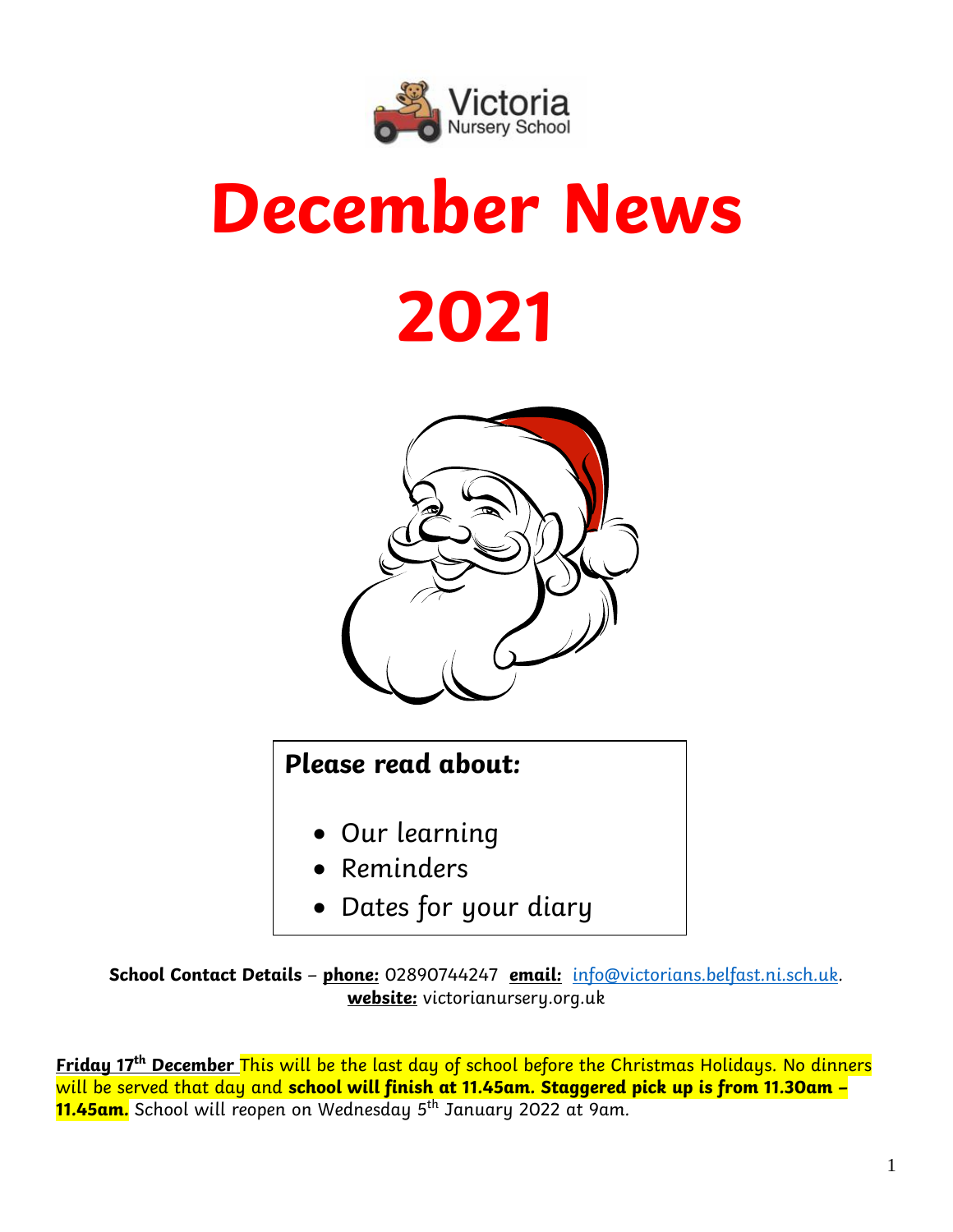#### **Our Learning**



#### **COLOUR THEME: -RED**

We will focus on red, basing some of our art/craft activities on red. Please encourage your child to discuss red items at home.

#### **POST OFFICE**

We will discuss the role of the postman / post woman, their uniform and their job. We will be exploring mathematics through:

Weight – heavy / light, Shape – wrapping presents. Methods of fastening- string, sellotape, ribbon. Pattern of wrapping paper – noting the repeat pattern. We will also print our own wrapping paper! We will be using language associated with transactions at the Post Office. Writing cards, buying stamps and posting letters. You may like to provide your child with an opportunity to write a letter to Santa or Christmas cards and post them.

#### **COOKING ACTIVITIES**

We will decorate a Christmas biscuit. We will make Christmas Pudding Dough to play with at the dough table.

#### **ECO FOCUS**

We will be observing bare trees and the silhouette of the trunk, branches and twigs. We will continue to look at the bulbs planted during autumn and discuss change.

**NATURE -** We will be observing 'evergreen' trees in winter - Ivy, Holly and Fir trees.

Children will have opportunities for direct sensory experiences i.e. looking, touching and smelling the evergreens. Please note: - take care to remind your child to never eat berries i.e. holly, as they are extremely poisonous.

We will have a Christmas tree in nursery and also a small tree for the home corner in the play room for children to decorate daily.

Bird Feeding- we have commenced our bird feeding programme. Children enjoy putting out fat balls, seeds, bread, crusts and biscuits for the birds. We are hoping for some visitors in our nest boxes in springtime.

#### **Christmas Events**

On Friday 3rd December the children will take part in the Daily Mile Santa run in the school grounds.

On Tuesday  $7<sup>th</sup>$  December the children will enjoy a visual story and interactive activity with a Christmas Elf called 'Captain Clean up Saves Christmas'. This is part of Belfast City Council community awareness anti-litter campaign.

On Thursday 9<sup>th</sup> December the children will be served Christmas dinner in school.

On Friday 10<sup>th</sup> December we will have a Elfie day in aid of Action Mental Health. Children will take part in elf craft activities and proceeds from snack money that week will be donated to Action Mental Health.

Virtual Santa Visit – The children will have a visit from Santa and receive special gifts to take home.



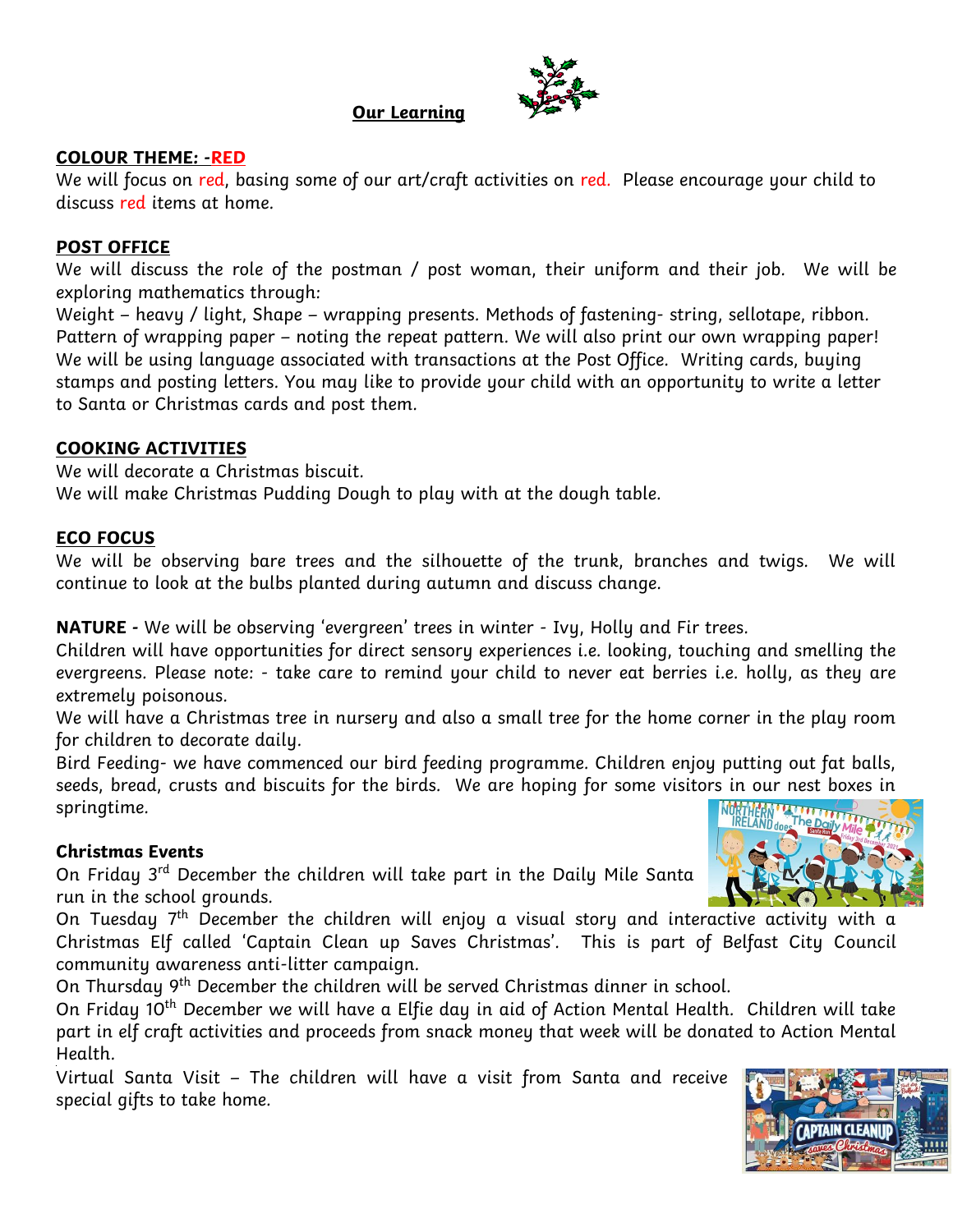Our **High 5 positive behaviour programme** focusing on Play, Praise, Commands, Rewards and Consequences is on our website. We will have a particular focus on this after Christmas. Links to webinars and content can be found on our website [https://victorianursery.org.uk/parents/high-5](https://victorianursery.org.uk/parents/high-5-positive-behaviour-programme/) [positive-behaviour-programme/.](https://victorianursery.org.uk/parents/high-5-positive-behaviour-programme/) It is vital that we work together to support children to display positive behaviour so they have a successful school experience.

#### **HOME LEARNING**

**AT HOME**

Our website has many ideas and activities for you to extend your child's learning at home. Please click on [https://www.victorianursery.org.uk/home-learning/.](https://www.victorianursery.org.uk/home-learning/)

Every two weeks your child will be given a 'Lending Library Bag' to enhance our promotion of Language and Literacy in the curriculum. The bags will be distributed on Thursday

afternoons and should be returned the following Wednesday morning; this will give you ample time to share the books over the week. Each bag will contain 5 books and a plastic folder with photographs of the books to help you to collate them for their return to school.

#### **POSITIVE BEHAVIOUR**

The school's Board of Governors have asked me to draw your attention to some of our policies on our website:<https://www.victorianursery.org.uk/parents/policies/>



#### **BIN THE BOTTLE / DUMP THE DUMMY**

Now that Christmas time is near we are using this opportunity to help children give up dummies and bottles. The children have decorated a box for dummies and bottles which will then be sent off to Santa at the North Pole. Please support this initiative if your child still uses a dummy or bottle. All children will be encouraged and praised for their contribution.

#### **PIGEON HOLE**

Please ensure that you check your child's pigeon hole each morning as you may miss important notices and your child's creative work.

#### **HAND WASH/ TISSUES/ BABY WIPES OR ANTIBATERIAL WIPES**

In January please can you provide a box of tissues, hand wash and antibacterial wipes for use next term. We will collect these items on the 1<sup>st</sup> day of the new term Wednesday 5<sup>th</sup> January 2021.

#### **DINNER/ SNACK MONEY**

We would appeal to parents to maintain payment of Dinner/Snack money on Monday mornings. The envelope is in your child's box on a Friday morning. Spare plain envelopes are available in the veranda for you to write your child's name on and the amount.

Please encourage your child's independence with toileting, feeding and dressing.



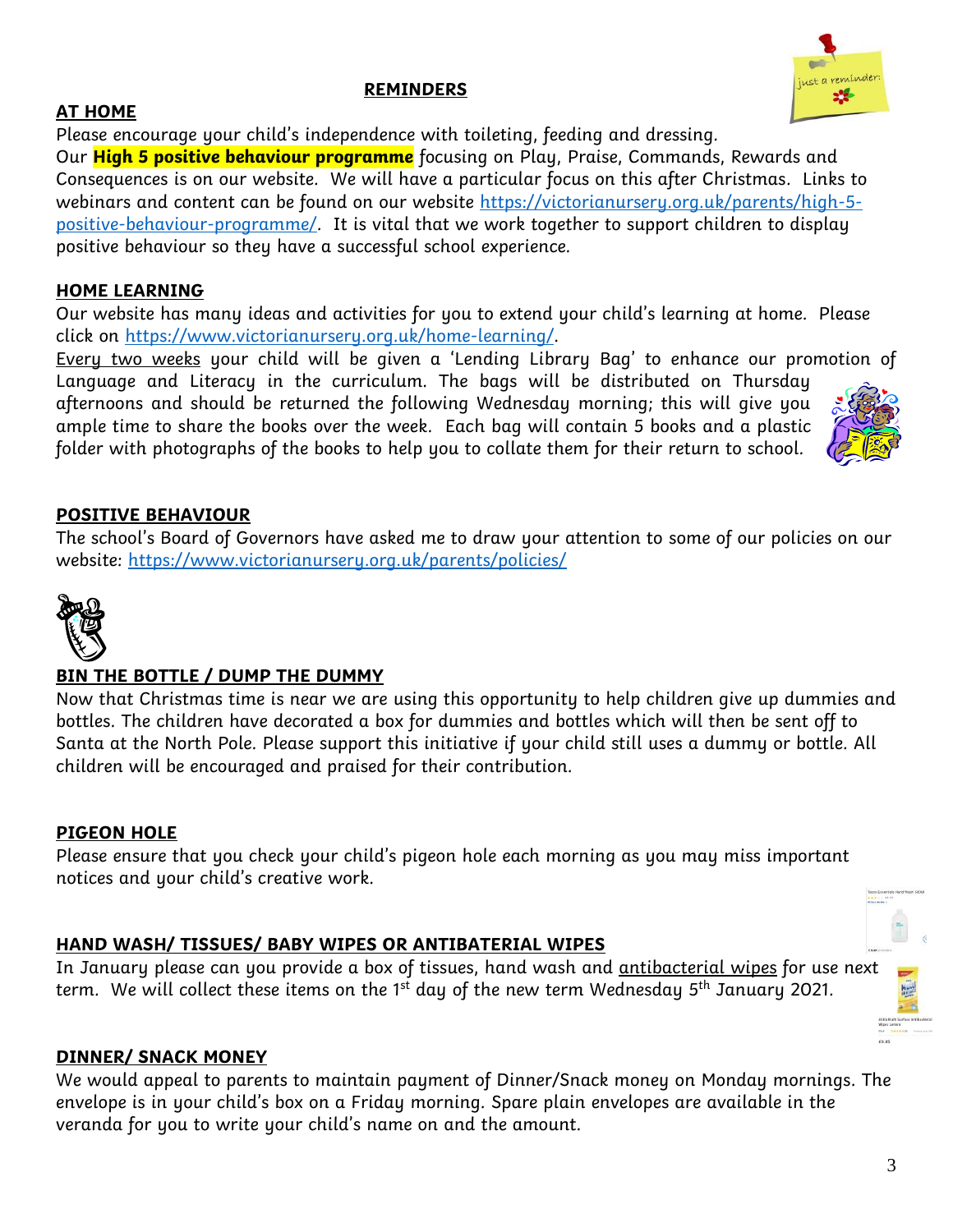# **COVID -19 SCHOOL INFORMATION**

# **ARRIVAL/ COLLECTION OF CHILDREN**

Thank you for keeping your child at home when they are unwell. When children are well in school they thrive and have a successful day. Unfortunately there is often an increase in respiratory viruses' and vomiting and diarrhoea bugs this term. We wish to remind parents that children should not return to school before they have fully recovered.

If your child has COVID symptoms your child should NOT come to school. Please follow PHA guidelines which encourage children to get a PCR test.

It is everyone's responsibility in our school community to protect our children, staff and families.

In the case of vomiting and diarrhoea – only when full sleeping and eating patterns have been reestablished and your child is in good form. In the case of any vomiting and diarrhoea  $-48$  hours must have elapsed AFTER the last episode of diarrhoea before any child may safely return to school. For example, if your child had diarrhoea on Tuesday evening they should not return to school until Friday morning.

Reminders –

- 1. Face coverings should be worn by all adults entering our school grounds.
- 2. Staggered start from 9am **(at the earliest)** to 9.30am.
- 3. On arrival stand on the red cones 2m apart. Hold your child's hand and do not let them play on equipment in the playground.
- 4. ONLY ONE family should be in the covered veranda area at a time.
- 5. Help your child to hang up their coat and to wash their hands at the sink (only family should be at the sink at a time).
- 6. When you are leaving after arrival or pick up walk please around the slide and down the side of the tunnel to avoid congestion.
- 7. Please collect your child on time. When your child is in a full day staggered pick up is between 1.15pm – 1.25pm. There is no supervision available after 1.30pm.

# **OTHER SCHOOL COVID RESPONSES:**

# **Parent Communication**

If you want to discuss anything regarding your child please speak to us. Only brief communication should be discussed on arrival and pick up at a 2 metre distance from staff.

If you want to discuss anything regarding your child please phone between 8.30am and 9am or contact the school via email [info@victorians.belfast.ni.sch.uk.](mailto:info@victorians.belfast.ni.sch.uk)

Only phone the school during teaching hours if it is an emergency.

# **School Routines**

In order to keep the children safe all pupils should be assisted to wash their hands by a family member on arrival. Children wash their hands in school before each transition.

School windows and doors are open to allow for adequate ventilation in the room. This will continue into the colder months to help keep our children and staff safe.

Children will be reminded to practice good respiratory hygiene and will be encouraged to be independent in all school tasks.